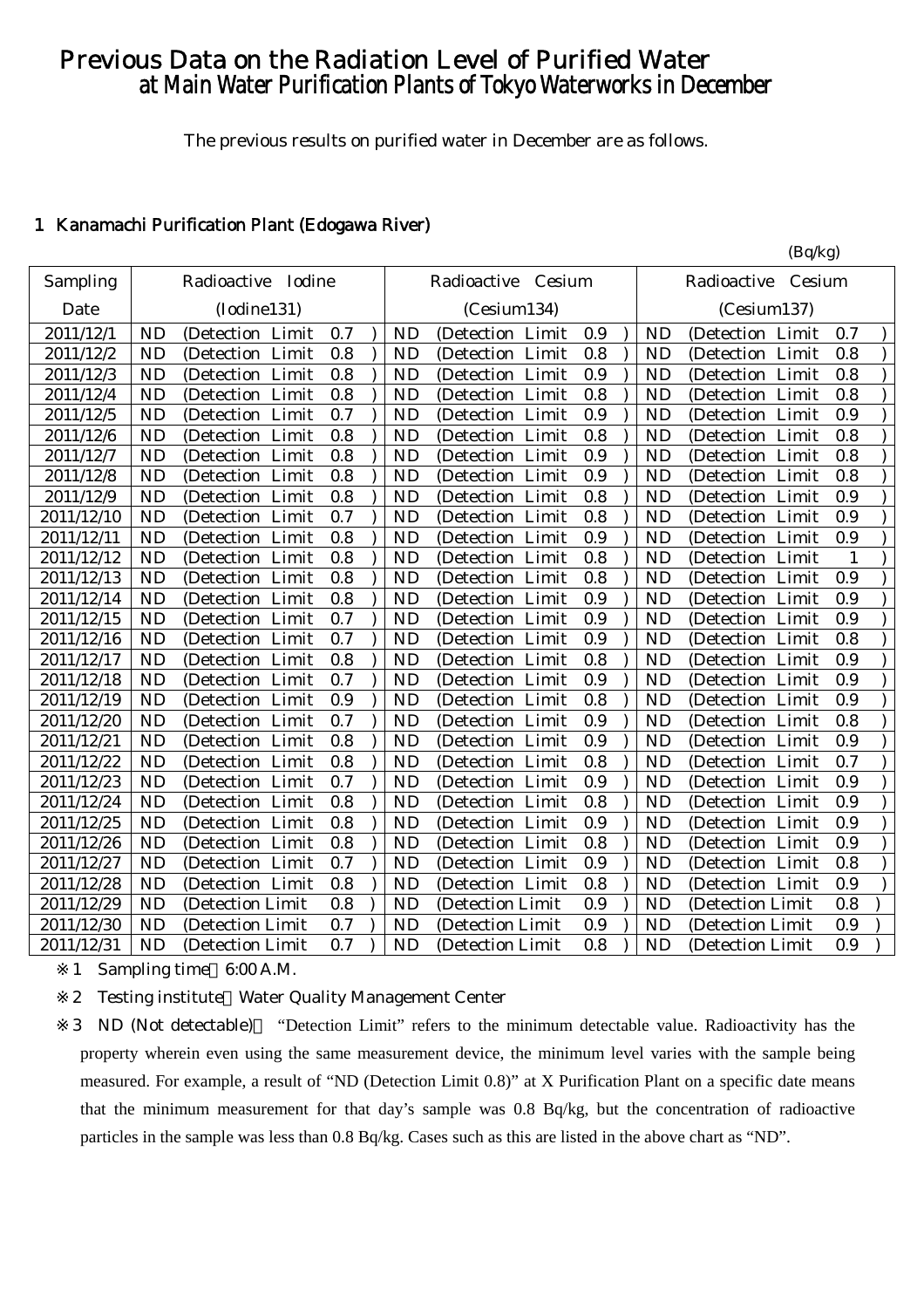## 2 Asaka Purification Plant (Arakawa River)

| Radioactive Iodine<br>Sampling<br>Radioactive Cesium<br>Radioactive<br>Cesium<br>(Iodine131)<br>Date<br>(Cesium134)<br>(Cesium137)<br>2011/12/1<br><b>ND</b><br>0.8<br><b>ND</b><br>0.8<br><b>ND</b><br>(Detection Limit<br>(Detection Limit<br>(Detection Limit<br>2011/12/2<br><b>ND</b><br>(Detection Limit<br>0.7<br>0.8<br><b>ND</b><br>(Detection Limit<br><b>ND</b><br>(Detection Limit<br><b>ND</b><br>0.9<br>2011/12/3<br>(Detection Limit<br>0.7<br><b>ND</b><br>(Detection Limit<br><b>ND</b><br>(Detection Limit |     |                  |           |  |     |  |     |                  |           |           |
|------------------------------------------------------------------------------------------------------------------------------------------------------------------------------------------------------------------------------------------------------------------------------------------------------------------------------------------------------------------------------------------------------------------------------------------------------------------------------------------------------------------------------|-----|------------------|-----------|--|-----|--|-----|------------------|-----------|-----------|
|                                                                                                                                                                                                                                                                                                                                                                                                                                                                                                                              |     |                  |           |  |     |  |     |                  |           |           |
|                                                                                                                                                                                                                                                                                                                                                                                                                                                                                                                              |     |                  |           |  |     |  |     |                  |           |           |
|                                                                                                                                                                                                                                                                                                                                                                                                                                                                                                                              | 0.9 |                  |           |  |     |  |     |                  |           |           |
|                                                                                                                                                                                                                                                                                                                                                                                                                                                                                                                              | 0.8 |                  |           |  |     |  |     |                  |           |           |
|                                                                                                                                                                                                                                                                                                                                                                                                                                                                                                                              | 0.9 |                  |           |  |     |  |     |                  |           |           |
| <b>ND</b><br>(Detection Limit                                                                                                                                                                                                                                                                                                                                                                                                                                                                                                | 0.9 | (Detection Limit | <b>ND</b> |  | 0.8 |  | 0.8 | (Detection Limit | <b>ND</b> | 2011/12/4 |
| <b>ND</b><br>2011/12/5<br>0.8<br><b>ND</b><br>0.8<br><b>ND</b><br>(Detection Limit<br>(Detection Limit<br>(Detection Limit                                                                                                                                                                                                                                                                                                                                                                                                   | 0.8 |                  |           |  |     |  |     |                  |           |           |
| <b>ND</b><br>(Detection Limit<br>0.8<br>0.8<br>2011/12/6<br><b>ND</b><br>(Detection Limit<br><b>ND</b><br>(Detection Limit                                                                                                                                                                                                                                                                                                                                                                                                   | 0.9 |                  |           |  |     |  |     |                  |           |           |
| 2011/12/7<br><b>ND</b><br>(Detection Limit<br>0.8<br><b>ND</b><br>(Detection Limit<br>0.8<br><b>ND</b><br>(Detection Limit                                                                                                                                                                                                                                                                                                                                                                                                   | 0.9 |                  |           |  |     |  |     |                  |           |           |
| <b>ND</b><br>2011/12/8<br>(Detection Limit<br>0.8<br><b>ND</b><br>(Detection Limit<br>0.9<br>(Detection Limit<br><b>ND</b>                                                                                                                                                                                                                                                                                                                                                                                                   | 0.9 |                  |           |  |     |  |     |                  |           |           |
| 2011/12/9<br>(Detection Limit<br>0.8<br>0.8<br><b>ND</b><br><b>ND</b><br>(Detection Limit<br><b>ND</b><br>Limit<br>(Detection                                                                                                                                                                                                                                                                                                                                                                                                | 0.9 |                  |           |  |     |  |     |                  |           |           |
| <b>ND</b><br>Limit<br>0.8<br><b>ND</b><br>0.8<br><b>ND</b><br>Limit<br>2011/12/10<br>(Detection<br>(Detection Limit<br>(Detection                                                                                                                                                                                                                                                                                                                                                                                            | 0.9 |                  |           |  |     |  |     |                  |           |           |
| 2011/12/11<br><b>ND</b><br>Limit<br>0.7<br><b>ND</b><br>0.8<br><b>ND</b><br>(Detection<br>(Detection Limit<br>(Detection Limit                                                                                                                                                                                                                                                                                                                                                                                               | 0.8 |                  |           |  |     |  |     |                  |           |           |
| <b>ND</b><br>2011/12/12<br>(Detection Limit<br>0.8<br><b>ND</b><br>0.8<br><b>ND</b><br>(Detection Limit<br>(Detection Limit                                                                                                                                                                                                                                                                                                                                                                                                  | 0.9 |                  |           |  |     |  |     |                  |           |           |
| 2011/12/13<br><b>ND</b><br>(Detection Limit<br>0.8<br><b>ND</b><br>0.9<br><b>ND</b><br>(Detection Limit<br>(Detection Limit                                                                                                                                                                                                                                                                                                                                                                                                  | 0.9 |                  |           |  |     |  |     |                  |           |           |
| 2011/12/14<br><b>ND</b><br>(Detection Limit<br>0.8<br>0.8<br>(Detection Limit<br><b>ND</b><br>(Detection Limit<br><b>ND</b>                                                                                                                                                                                                                                                                                                                                                                                                  | 0.9 |                  |           |  |     |  |     |                  |           |           |
| 2011/12/15<br><b>ND</b><br>(Detection Limit<br><b>ND</b><br>(Detection Limit<br>0.7<br>0.7<br><b>ND</b><br>(Detection Limit                                                                                                                                                                                                                                                                                                                                                                                                  | 0.9 |                  |           |  |     |  |     |                  |           |           |
| 2011/12/16<br><b>ND</b><br>(Detection Limit<br>0.8<br>0.7<br><b>ND</b><br>(Detection Limit<br><b>ND</b><br>(Detection Limit                                                                                                                                                                                                                                                                                                                                                                                                  | 0.8 |                  |           |  |     |  |     |                  |           |           |
| <b>ND</b><br>(Detection Limit<br>0.7<br>0.8<br>2011/12/17<br><b>ND</b><br>(Detection Limit<br><b>ND</b><br>(Detection Limit                                                                                                                                                                                                                                                                                                                                                                                                  | 0.9 |                  |           |  |     |  |     |                  |           |           |
| 2011/12/18<br><b>ND</b><br>0.8<br><b>ND</b><br>0.9<br>(Detection Limit<br>(Detection Limit<br><b>ND</b><br>(Detection Limit                                                                                                                                                                                                                                                                                                                                                                                                  | 0.8 |                  |           |  |     |  |     |                  |           |           |
| <b>ND</b><br>2011/12/19<br>0.7<br><b>ND</b><br>0.9<br><b>ND</b><br>(Detection Limit<br>(Detection Limit<br>(Detection Limit                                                                                                                                                                                                                                                                                                                                                                                                  | 0.8 |                  |           |  |     |  |     |                  |           |           |
| <b>ND</b><br>0.9<br>2011/12/20<br>(Detection Limit<br>0.8<br><b>ND</b><br>Limit<br><b>ND</b><br>(Detection<br>Limit<br>(Detection                                                                                                                                                                                                                                                                                                                                                                                            | 0.9 |                  |           |  |     |  |     |                  |           |           |
| 2011/12/21<br><b>ND</b><br>(Detection Limit<br>0.7<br><b>ND</b><br>0.9<br>(Detection Limit<br><b>ND</b><br>(Detection Limit                                                                                                                                                                                                                                                                                                                                                                                                  | 0.9 |                  |           |  |     |  |     |                  |           |           |
| 2011/12/22<br><b>ND</b><br>(Detection Limit<br>0.8<br><b>ND</b><br>0.8<br>(Detection Limit<br><b>ND</b><br>(Detection Limit                                                                                                                                                                                                                                                                                                                                                                                                  | 0.9 |                  |           |  |     |  |     |                  |           |           |
| 2011/12/23<br><b>ND</b><br>(Detection Limit<br>0.8<br><b>ND</b><br>(Detection Limit<br>0.9<br>(Detection Limit<br><b>ND</b>                                                                                                                                                                                                                                                                                                                                                                                                  | 0.9 |                  |           |  |     |  |     |                  |           |           |
| 2011/12/24<br>(Detection Limit<br>0.8<br>0.8<br><b>ND</b><br><b>ND</b><br>(Detection Limit<br><b>ND</b><br>(Detection Limit                                                                                                                                                                                                                                                                                                                                                                                                  | 0.8 |                  |           |  |     |  |     |                  |           |           |
| 2011/12/25<br><b>ND</b><br>(Detection Limit<br>0.7<br><b>ND</b><br>(Detection Limit<br>0.8<br><b>ND</b><br>(Detection Limit                                                                                                                                                                                                                                                                                                                                                                                                  | 0.8 |                  |           |  |     |  |     |                  |           |           |
| 2011/12/26<br><b>ND</b><br>(Detection Limit<br>0.9<br><b>ND</b><br>(Detection Limit<br>0.7<br><b>ND</b><br>(Detection Limit                                                                                                                                                                                                                                                                                                                                                                                                  | 0.9 |                  |           |  |     |  |     |                  |           |           |
| 2011/12/27<br><b>ND</b><br>0.7<br><b>ND</b><br>0.8<br><b>ND</b><br>(Detection Limit<br>(Detection Limit<br>(Detection Limit                                                                                                                                                                                                                                                                                                                                                                                                  | 0.9 |                  |           |  |     |  |     |                  |           |           |
| 0.8<br>2011/12/28<br><b>ND</b><br>(Detection Limit<br><b>ND</b><br>0.8<br><b>ND</b><br>(Detection Limit<br>(Detection Limit                                                                                                                                                                                                                                                                                                                                                                                                  | 0.9 |                  |           |  |     |  |     |                  |           |           |
| 2011/12/29<br>0.7<br>0.7<br><b>ND</b><br><b>ND</b><br>(Detection Limit<br>(Detection Limit<br><b>ND</b><br>(Detection Limit                                                                                                                                                                                                                                                                                                                                                                                                  | 0.9 |                  |           |  |     |  |     |                  |           |           |
| 2011/12/30<br><b>ND</b><br><b>ND</b><br>0.9<br>(Detection Limit<br>0.7<br>(Detection Limit<br><b>ND</b><br>(Detection Limit                                                                                                                                                                                                                                                                                                                                                                                                  | 0.9 |                  |           |  |     |  |     |                  |           |           |
| 2011/12/31<br><b>ND</b><br>0.8<br>0.8<br><b>ND</b><br><b>ND</b><br>(Detection Limit<br>(Detection Limit<br>(Detection Limit                                                                                                                                                                                                                                                                                                                                                                                                  | 0.8 |                  |           |  |     |  |     |                  |           |           |

1 Sampling time 6:00 A.M.

2 Testing institute Water Quality Management Center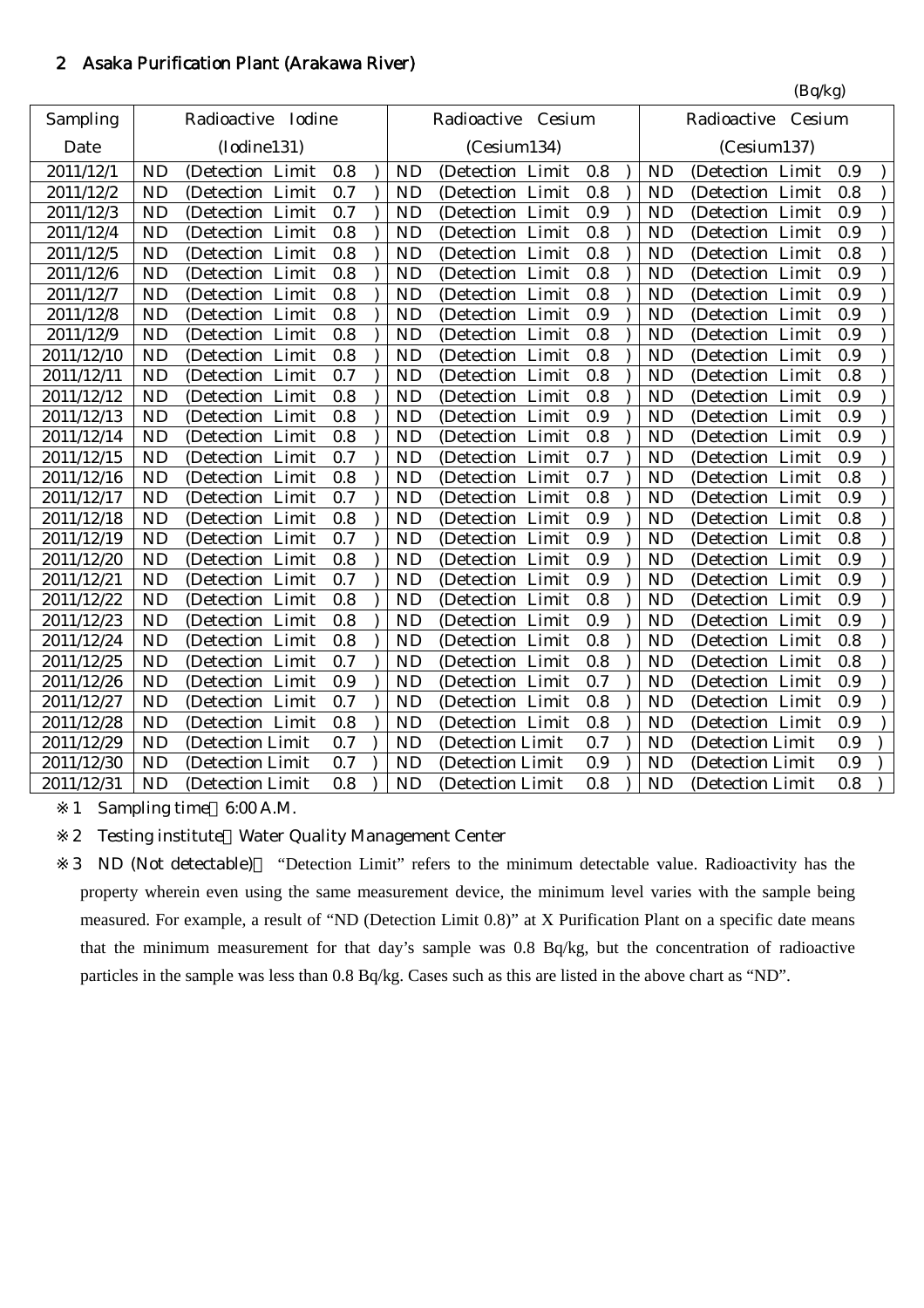## 3 Ozaku Purification Plant (Tamagawa River)

|            |           |                       |     |           |                      |     |           | (Bq/kg)               |     |
|------------|-----------|-----------------------|-----|-----------|----------------------|-----|-----------|-----------------------|-----|
| Sampling   |           | Iodine<br>Radioactive |     |           | Radioactive Cesium   |     |           | Radioactive<br>Cesium |     |
| Date       |           | (Iodine131)           |     |           | (Cesium134)          |     |           | (Cesium137)           |     |
| 2011/12/1  | <b>ND</b> | (Detection Limit      | 0.7 | <b>ND</b> | (Detection Limit     | 0.9 | <b>ND</b> | (Detection Limit      | 0.7 |
| 2011/12/2  | <b>ND</b> | Limit<br>(Detection)  | 0.8 | <b>ND</b> | Limit<br>(Detection  | 0.8 | <b>ND</b> | Limit<br>(Detection   | 0.9 |
| 2011/12/3  | <b>ND</b> | (Detection Limit      | 0.8 | <b>ND</b> | (Detection Limit     | 0.6 | <b>ND</b> | (Detection Limit      | 0.9 |
| 2011/12/4  | <b>ND</b> | (Detection Limit      | 0.7 | <b>ND</b> | (Detection Limit     | 0.9 | <b>ND</b> | (Detection Limit      | 0.9 |
| 2011/12/5  | <b>ND</b> | (Detection Limit      | 0.9 | <b>ND</b> | (Detection Limit     | 1   | <b>ND</b> | (Detection Limit      | 0.8 |
| 2011/12/6  | <b>ND</b> | (Detection Limit      | 0.8 | <b>ND</b> | Limit<br>(Detection) | 0.8 | <b>ND</b> | Limit<br>(Detection)  | 1   |
| 2011/12/7  | <b>ND</b> | (Detection Limit      | 0.7 | <b>ND</b> | (Detection Limit     | 0.9 | <b>ND</b> | (Detection Limit      | 0.8 |
| 2011/12/8  | <b>ND</b> | (Detection Limit      | 0.7 | <b>ND</b> | (Detection Limit     | 0.8 | <b>ND</b> | (Detection Limit      | 0.9 |
| 2011/12/9  | <b>ND</b> | (Detection Limit      | 0.8 | <b>ND</b> | (Detection Limit     | 0.8 | <b>ND</b> | (Detection Limit      | 0.9 |
| 2011/12/10 | <b>ND</b> | (Detection Limit      | 0.8 | <b>ND</b> | (Detection Limit     | 0.9 | <b>ND</b> | (Detection Limit      | 0.9 |
| 2011/12/11 | <b>ND</b> | (Detection Limit      | 0.7 | <b>ND</b> | (Detection Limit     | 0.8 | <b>ND</b> | (Detection Limit      | 0.8 |
| 2011/12/12 | <b>ND</b> | (Detection Limit      | 0.8 | <b>ND</b> | (Detection Limit     | 0.8 | <b>ND</b> | (Detection Limit      | 0.9 |
| 2011/12/13 | <b>ND</b> | (Detection Limit      | 0.7 | <b>ND</b> | (Detection Limit     | 0.7 | <b>ND</b> | (Detection Limit      | 0.8 |
| 2011/12/14 | <b>ND</b> | (Detection Limit      | 0.8 | <b>ND</b> | Limit<br>(Detection) | 0.9 | <b>ND</b> | (Detection Limit      | 0.8 |
| 2011/12/15 | <b>ND</b> | (Detection Limit      | 0.7 | <b>ND</b> | (Detection Limit     | 0.9 | <b>ND</b> | (Detection Limit      | 0.9 |
| 2011/12/16 | <b>ND</b> | (Detection Limit      | 0.7 | <b>ND</b> | (Detection Limit     | 0.9 | <b>ND</b> | (Detection Limit      | 1   |
| 2011/12/17 | <b>ND</b> | Limit<br>(Detection)  | 0.8 | <b>ND</b> | (Detection Limit     | 0.8 | <b>ND</b> | (Detection Limit      | 0.9 |
| 2011/12/18 | <b>ND</b> | Limit<br>(Detection   | 0.7 | <b>ND</b> | Limit<br>(Detection  | 0.8 | <b>ND</b> | Limit<br>(Detection   | 0.9 |
| 2011/12/19 | <b>ND</b> | (Detection Limit      | 0.8 | <b>ND</b> | (Detection Limit     | 0.9 | <b>ND</b> | (Detection Limit      | 0.8 |
| 2011/12/20 | <b>ND</b> | (Detection Limit      | 0.7 | <b>ND</b> | (Detection Limit     | 0.9 | <b>ND</b> | (Detection Limit      | 0.9 |
| 2011/12/21 | <b>ND</b> | (Detection Limit      | 0.7 | <b>ND</b> | (Detection Limit     | 0.9 | <b>ND</b> | (Detection Limit      | 0.9 |
| 2011/12/22 | <b>ND</b> | (Detection Limit      | 0.8 | <b>ND</b> | Limit<br>(Detection  | 0.8 | <b>ND</b> | Limit<br>(Detection   | 0.8 |
| 2011/12/23 | <b>ND</b> | (Detection Limit      | 0.7 | <b>ND</b> | Limit<br>(Detection  | 0.8 | <b>ND</b> | Limit<br>(Detection   | 0.9 |
| 2011/12/24 | <b>ND</b> | (Detection Limit      | 0.7 | <b>ND</b> | Limit<br>(Detection) | 0.9 | <b>ND</b> | (Detection Limit      | 0.9 |
| 2011/12/25 | <b>ND</b> | (Detection Limit      | 0.8 | <b>ND</b> | (Detection<br>Limit  | 0.7 | <b>ND</b> | (Detection Limit      | 1   |
| 2011/12/26 | <b>ND</b> | (Detection Limit      | 0.7 | <b>ND</b> | (Detection<br>Limit  | 0.9 | <b>ND</b> | (Detection Limit      | 0.9 |
| 2011/12/27 | <b>ND</b> | (Detection Limit      | 0.7 | <b>ND</b> | (Detection Limit     | 0.8 | <b>ND</b> | (Detection Limit      | 0.9 |
| 2011/12/28 | <b>ND</b> | (Detection Limit      | 0.8 | <b>ND</b> | (Detection Limit     | 0.9 | <b>ND</b> | (Detection Limit      | 0.9 |
| 2011/12/29 | <b>ND</b> | (Detection Limit      | 0.7 | <b>ND</b> | (Detection Limit     | 0.7 | <b>ND</b> | (Detection Limit      | 0.9 |
| 2011/12/30 | <b>ND</b> | (Detection Limit      | 0.7 | <b>ND</b> | (Detection Limit     | 0.8 | <b>ND</b> | (Detection Limit      | 0.9 |
| 2011/12/31 | <b>ND</b> | (Detection Limit      | 0.7 | <b>ND</b> | (Detection Limit     | 0.8 | <b>ND</b> | (Detection Limit      | 0.8 |

1 Sampling time 6:00 A.M.

2 Testing institute Water Quality Management Center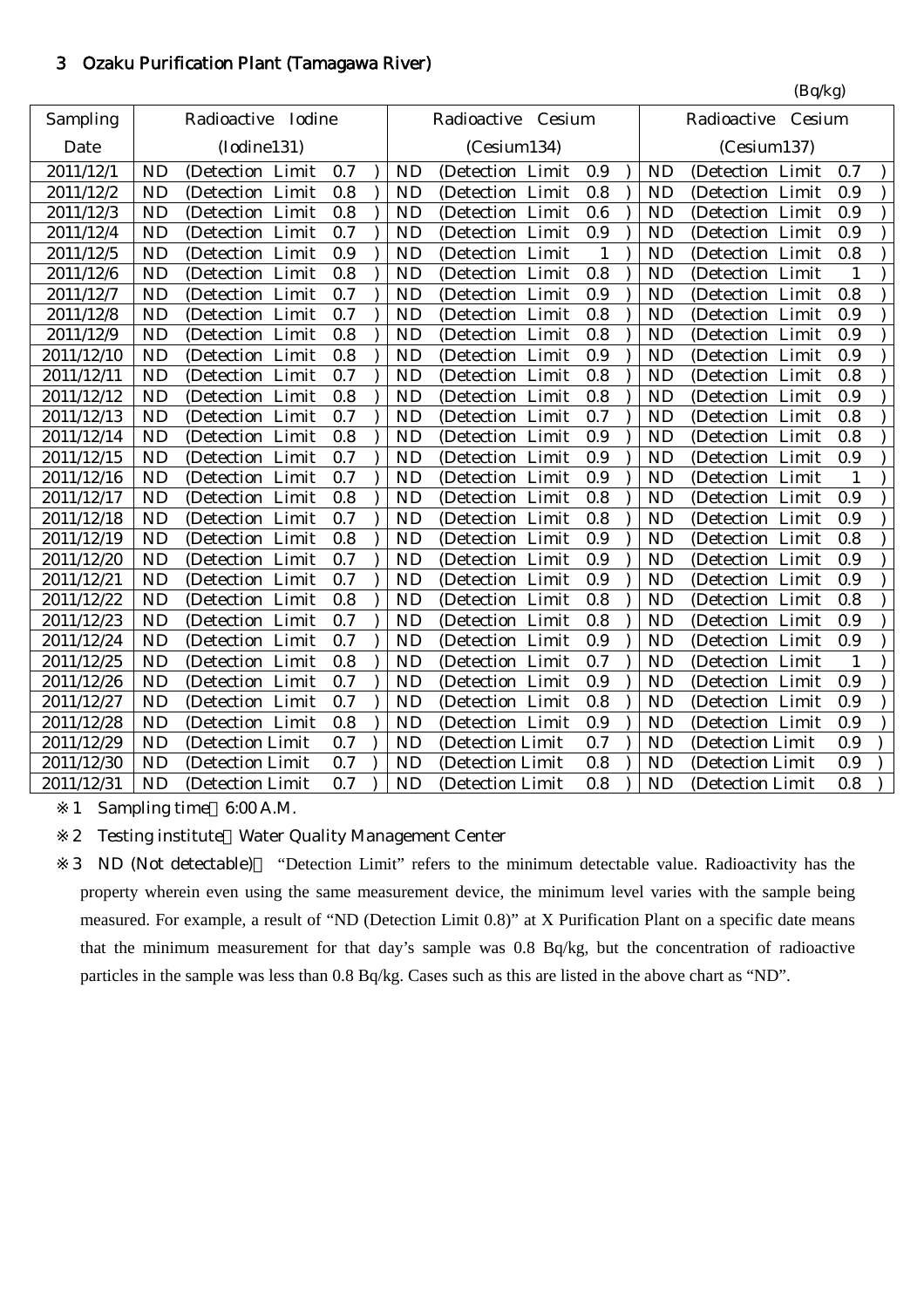# 4 Higashi-murayama Purification Plant (Arakawa River, Tamagawa River)

|            |           |                     |     |           |                      |     |           | (Bq/kg)               |              |
|------------|-----------|---------------------|-----|-----------|----------------------|-----|-----------|-----------------------|--------------|
| Sampling   |           | Radioactive Iodine  |     |           | Radioactive Cesium   |     |           | Radioactive<br>Cesium |              |
| Date       |           | (Iodine131)         |     |           | (Cesium134)          |     |           | (Cesium137)           |              |
| 2011/12/1  | <b>ND</b> | (Detection Limit    | 0.8 | <b>ND</b> | (Detection Limit     | 0.8 | <b>ND</b> | (Detection Limit      | 0.8          |
| 2011/12/2  | <b>ND</b> | (Detection Limit    | 0.8 | <b>ND</b> | (Detection<br>Limit  | 0.9 | <b>ND</b> | Limit<br>(Detection)  | 0.9          |
| 2011/12/3  | <b>ND</b> | (Detection Limit    | 0.8 | <b>ND</b> | Limit<br>(Detection) | 0.8 | <b>ND</b> | Limit<br>(Detection   | 0.9          |
| 2011/12/4  | <b>ND</b> | (Detection Limit    | 0.8 | <b>ND</b> | (Detection Limit     | 0.8 | <b>ND</b> | (Detection Limit      | 0.7          |
| 2011/12/5  | <b>ND</b> | (Detection Limit    | 0.7 | ND        | (Detection Limit     | 0.9 | <b>ND</b> | (Detection Limit      | 0.9          |
| 2011/12/6  | <b>ND</b> | (Detection Limit    | 0.7 | <b>ND</b> | (Detection Limit     | 0.8 | <b>ND</b> | (Detection Limit      | 0.9          |
| 2011/12/7  | <b>ND</b> | Limit<br>(Detection | 0.8 | <b>ND</b> | Limit<br>(Detection) | 0.8 | <b>ND</b> | Limit<br>(Detection)  | 0.7          |
| 2011/12/8  | <b>ND</b> | (Detection Limit    | 0.7 | <b>ND</b> | (Detection Limit     | 0.9 | <b>ND</b> | (Detection Limit      | 0.8          |
| 2011/12/9  | <b>ND</b> | (Detection Limit    | 0.7 | <b>ND</b> | (Detection Limit     | 0.8 | <b>ND</b> | (Detection Limit      | 0.9          |
| 2011/12/10 | <b>ND</b> | (Detection Limit    | 0.7 | <b>ND</b> | (Detection Limit     | 0.8 | <b>ND</b> | (Detection Limit      | 0.9          |
| 2011/12/11 | <b>ND</b> | (Detection Limit    | 0.7 | <b>ND</b> | Limit<br>(Detection  | 0.9 | <b>ND</b> | (Detection Limit      | 0.8          |
| 2011/12/12 | <b>ND</b> | (Detection Limit    | 0.7 | <b>ND</b> | (Detection Limit     | 0.9 | <b>ND</b> | (Detection Limit      | 0.9          |
| 2011/12/13 | <b>ND</b> | (Detection Limit    | 0.7 | <b>ND</b> | (Detection Limit     | 0.7 | <b>ND</b> | (Detection Limit      | 0.8          |
| 2011/12/14 | <b>ND</b> | (Detection Limit    | 0.8 | <b>ND</b> | (Detection Limit     | 0.8 | <b>ND</b> | (Detection Limit      | 0.9          |
| 2011/12/15 | <b>ND</b> | (Detection Limit    | 0.8 | <b>ND</b> | (Detection Limit     | 0.9 | <b>ND</b> | (Detection Limit      | 0.9          |
| 2011/12/16 | <b>ND</b> | (Detection Limit    | 0.7 | <b>ND</b> | (Detection Limit     | 0.9 | <b>ND</b> | (Detection Limit      | 0.8          |
| 2011/12/17 | <b>ND</b> | (Detection Limit    | 0.7 | <b>ND</b> | (Detection Limit     | 0.8 | <b>ND</b> | (Detection Limit      | 0.9          |
| 2011/12/18 | <b>ND</b> | (Detection Limit    | 0.8 | <b>ND</b> | (Detection<br>Limit  | 0.9 | <b>ND</b> | Limit<br>(Detection)  | 0.9          |
| 2011/12/19 | <b>ND</b> | (Detection Limit    | 0.7 | <b>ND</b> | Limit<br>(Detection  | 0.8 | <b>ND</b> | Limit<br>(Detection)  | 0.8          |
| 2011/12/20 | <b>ND</b> | (Detection Limit    | 0.8 | <b>ND</b> | (Detection<br>Limit  | 0.9 | <b>ND</b> | Limit<br>(Detection   | 0.9          |
| 2011/12/21 | <b>ND</b> | (Detection Limit    | 0.8 | <b>ND</b> | (Detection Limit     | 0.8 | <b>ND</b> | (Detection Limit      | 0.8          |
| 2011/12/22 | <b>ND</b> | (Detection Limit    | 0.7 | <b>ND</b> | Limit<br>(Detection  | 0.8 | <b>ND</b> | (Detection Limit      | $\mathbf{1}$ |
| 2011/12/23 | <b>ND</b> | (Detection Limit    | 0.8 | <b>ND</b> | (Detection Limit     | 0.9 | <b>ND</b> | (Detection Limit      | 0.9          |
| 2011/12/24 | <b>ND</b> | (Detection Limit    | 0.7 | <b>ND</b> | (Detection Limit     | 0.8 | <b>ND</b> | Limit<br>(Detection   | 0.9          |
| 2011/12/25 | <b>ND</b> | (Detection Limit    | 0.8 | <b>ND</b> | (Detection Limit     | 0.7 | <b>ND</b> | (Detection Limit      | 0.7          |
| 2011/12/26 | <b>ND</b> | (Detection Limit    | 0.7 | <b>ND</b> | (Detection Limit     | 0.8 | <b>ND</b> | (Detection Limit      | 1            |
| 2011/12/27 | <b>ND</b> | (Detection Limit    | 0.8 | <b>ND</b> | (Detection Limit     | 0.7 | <b>ND</b> | (Detection Limit      | 0.9          |
| 2011/12/28 | <b>ND</b> | (Detection Limit    | 0.8 | <b>ND</b> | (Detection Limit     | 0.7 | <b>ND</b> | (Detection Limit      | 0.8          |
| 2011/12/29 | <b>ND</b> | (Detection Limit    | 0.7 | <b>ND</b> | (Detection Limit     | 0.8 | <b>ND</b> | (Detection Limit      | 0.8          |
| 2011/12/30 | <b>ND</b> | (Detection Limit    | 0.8 | <b>ND</b> | (Detection Limit     | 0.8 | <b>ND</b> | (Detection Limit      | 0.8          |
| 2011/12/31 | <b>ND</b> | (Detection Limit    | 0.7 | <b>ND</b> | (Detection Limit     | 0.9 | <b>ND</b> | (Detection Limit      | 0.9          |

1 Sampling time 6:00 A.M.

2 Testing institute Water Quality Management Center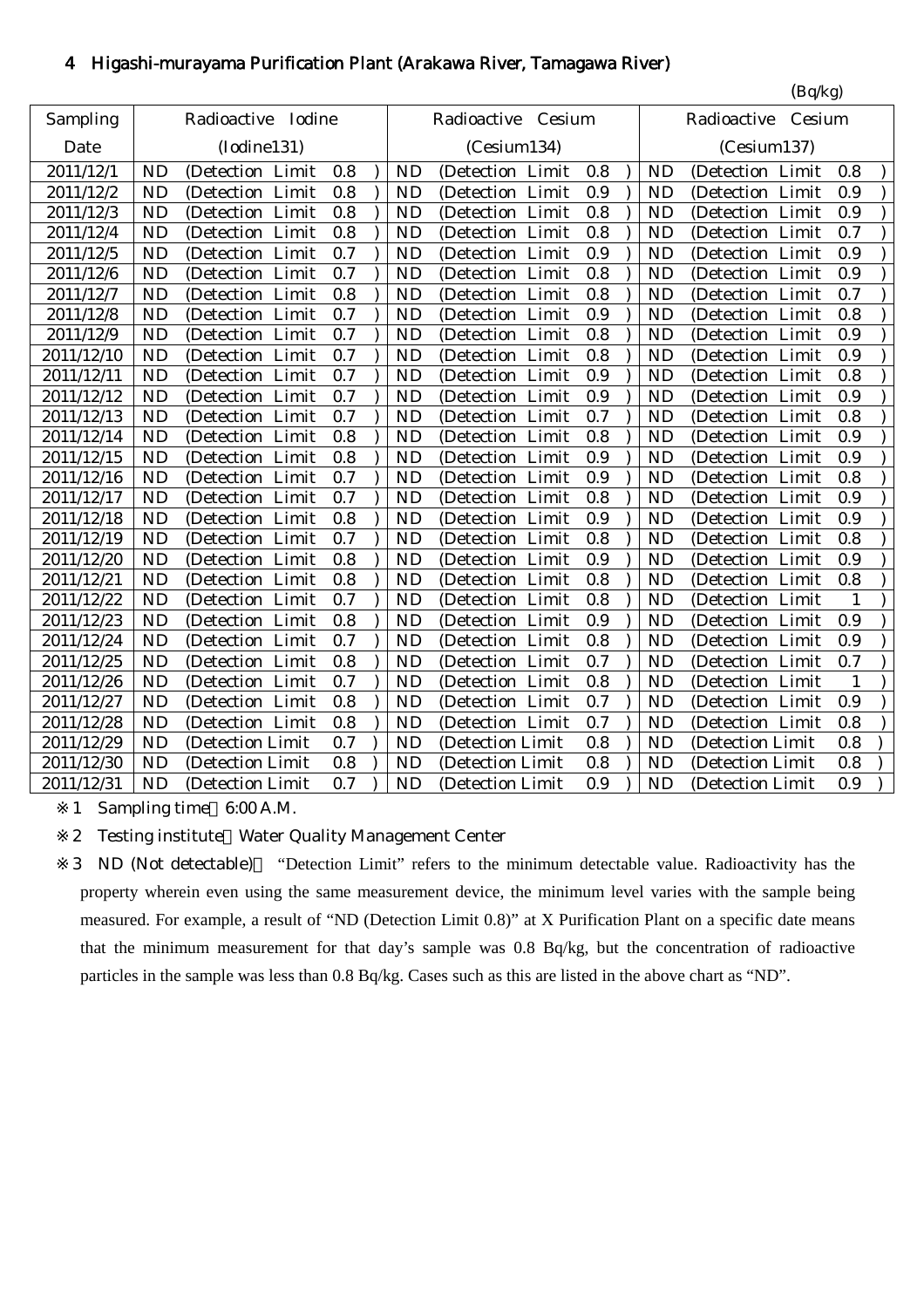# 5 Nagasawa Purification Plant (Sagamigawa River)

|            | (Bq/kg)   |                       |     |  |           |                      |                    |           |                      |     |
|------------|-----------|-----------------------|-----|--|-----------|----------------------|--------------------|-----------|----------------------|-----|
| Sampling   |           | Iodine<br>Radioactive |     |  |           | Radioactive Cesium   | Radioactive Cesium |           |                      |     |
| Date       |           | (Iodine131)           |     |  |           | (Cesium134)          |                    |           | (Cesium137)          |     |
| 2011/12/1  | <b>ND</b> | (Detection Limit      | 0.8 |  | <b>ND</b> | (Detection Limit     | 0.8                | <b>ND</b> | (Detection Limit     | 0.9 |
| 2011/12/2  | <b>ND</b> | Limit<br>(Detection   | 0.8 |  | <b>ND</b> | Limit<br>(Detection  | 0.8                | <b>ND</b> | Limit<br>(Detection  | 0.9 |
| 2011/12/3  | <b>ND</b> | (Detection Limit      | 0.6 |  | <b>ND</b> | (Detection Limit     | 0.8                | <b>ND</b> | (Detection Limit     | 0.9 |
| 2011/12/4  | <b>ND</b> | (Detection Limit      | 0.7 |  | <b>ND</b> | (Detection Limit     | 0.8                | <b>ND</b> | (Detection Limit     | 0.7 |
| 2011/12/5  | <b>ND</b> | (Detection Limit      | 0.8 |  | <b>ND</b> | (Detection<br>Limit  | 0.9                | <b>ND</b> | (Detection Limit     | 0.8 |
| 2011/12/6  | <b>ND</b> | Limit<br>(Detection   | 0.6 |  | <b>ND</b> | Limit<br>(Detection  | 0.8                | <b>ND</b> | Limit<br>(Detection) | 0.9 |
| 2011/12/7  | <b>ND</b> | Limit<br>(Detection)  | 0.7 |  | <b>ND</b> | Limit<br>(Detection  | 0.8                | <b>ND</b> | Limit<br>(Detection  | 0.8 |
| 2011/12/8  | <b>ND</b> | (Detection<br>Limit   | 0.7 |  | <b>ND</b> | (Detection<br>Limit  | 0.8                | <b>ND</b> | (Detection Limit     | 0.8 |
| 2011/12/9  | <b>ND</b> | (Detection<br>Limit   | 0.6 |  | <b>ND</b> | (Detection<br>Limit  | $\mathbf{1}$       | <b>ND</b> | (Detection Limit     | 0.9 |
| 2011/12/10 | <b>ND</b> | (Detection Limit      | 0.8 |  | <b>ND</b> | Limit<br>(Detection  | 0.6                | <b>ND</b> | (Detection Limit     | 0.8 |
| 2011/12/11 | <b>ND</b> | (Detection Limit      | 0.7 |  | <b>ND</b> | (Detection Limit     | 0.8                | <b>ND</b> | (Detection Limit     | 1   |
| 2011/12/12 | <b>ND</b> | (Detection Limit      | 0.7 |  | <b>ND</b> | (Detection Limit     | 0.8                | <b>ND</b> | (Detection Limit     | 0.9 |
| 2011/12/13 | <b>ND</b> | (Detection Limit      | 0.7 |  | <b>ND</b> | (Detection Limit     | 0.8                | <b>ND</b> | (Detection Limit     | 0.9 |
| 2011/12/14 | <b>ND</b> | (Detection Limit      | 0.8 |  | <b>ND</b> | Limit<br>(Detection  | 0.8                | <b>ND</b> | Limit<br>(Detection) | 0.9 |
| 2011/12/15 | <b>ND</b> | (Detection Limit      | 0.7 |  | <b>ND</b> | Limit<br>(Detection) | 0.9                | <b>ND</b> | Limit<br>(Detection) | 0.9 |
| 2011/12/16 | <b>ND</b> | Limit<br>(Detection)  | 0.8 |  | <b>ND</b> | Limit<br>(Detection) | 0.8                | <b>ND</b> | Limit<br>(Detection) | 0.9 |
| 2011/12/17 | <b>ND</b> | (Detection)<br>Limit  | 0.8 |  | <b>ND</b> | (Detection<br>Limit  | 0.9                | <b>ND</b> | Limit<br>(Detection) | 0.9 |
| 2011/12/18 | <b>ND</b> | (Detection<br>Limit   | 0.8 |  | <b>ND</b> | (Detection<br>Limit  | 0.6                | <b>ND</b> | Limit<br>(Detection) | 0.7 |
| 2011/12/19 | <b>ND</b> | (Detection Limit      | 0.8 |  | <b>ND</b> | (Detection<br>Limit  | 0.9                | <b>ND</b> | (Detection Limit     | 0.9 |
| 2011/12/20 | <b>ND</b> | (Detection Limit      | 0.8 |  | <b>ND</b> | (Detection Limit     | 0.8                | <b>ND</b> | (Detection Limit     | 0.9 |
| 2011/12/21 | <b>ND</b> | (Detection Limit      | 0.8 |  | <b>ND</b> | (Detection Limit     | 0.8                | <b>ND</b> | (Detection Limit     | 0.8 |
| 2011/12/22 | <b>ND</b> | (Detection Limit      | 0.8 |  | <b>ND</b> | Limit<br>(Detection  | 0.8                | <b>ND</b> | Limit<br>(Detection  | 0.8 |
| 2011/12/23 | <b>ND</b> | (Detection Limit      | 0.8 |  | <b>ND</b> | Limit<br>(Detection  | 0.8                | <b>ND</b> | Limit<br>(Detection  | 0.8 |
| 2011/12/24 | <b>ND</b> | (Detection Limit      | 0.8 |  | <b>ND</b> | (Detection Limit     | 0.8                | <b>ND</b> | (Detection Limit     | 0.9 |
| 2011/12/25 | <b>ND</b> | (Detection<br>Limit   | 0.7 |  | <b>ND</b> | (Detection<br>Limit  | 0.8                | <b>ND</b> | (Detection Limit     | 0.8 |
| 2011/12/26 | <b>ND</b> | (Detection Limit      | 0.8 |  | <b>ND</b> | (Detection<br>Limit  | 0.8                | <b>ND</b> | (Detection Limit     | 0.8 |
| 2011/12/27 | <b>ND</b> | (Detection Limit      | 0.8 |  | <b>ND</b> | Limit<br>(Detection  | 0.9                | <b>ND</b> | (Detection Limit     | 0.9 |
| 2011/12/28 | <b>ND</b> | (Detection Limit      | 0.8 |  | <b>ND</b> | (Detection Limit     | 0.8                | <b>ND</b> | (Detection Limit     | 0.9 |
| 2011/12/29 | <b>ND</b> | (Detection Limit      | 0.7 |  | <b>ND</b> | (Detection Limit     | 0.9                | <b>ND</b> | (Detection Limit     | 0.9 |
| 2011/12/30 | <b>ND</b> | (Detection Limit      | 0.8 |  | <b>ND</b> | (Detection Limit     | 0.9                | <b>ND</b> | (Detection Limit     | 0.8 |
| 2011/12/31 | <b>ND</b> | (Detection Limit      | 0.8 |  | <b>ND</b> | (Detection Limit     | 0.8                | <b>ND</b> | (Detection Limit     | 0.9 |

1 Sampling time 6:00 A.M.

2 Testing institute Water Quality Management Center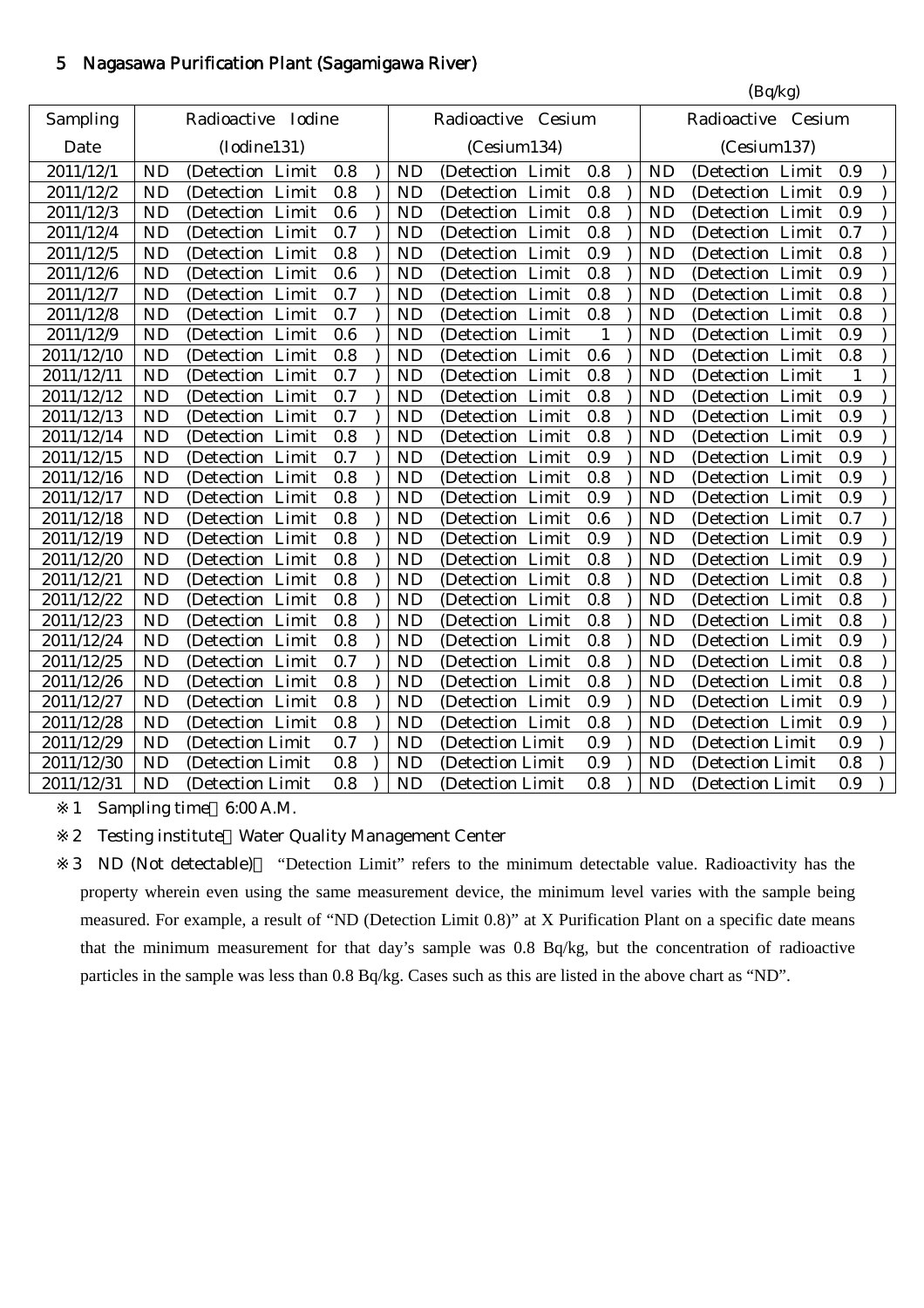#### 6 Kinuta Purification Plant (Tamagawa River)

|                 |                    |                       |     |  |            |                    |     |  |                    | (Bq/kg)           |     |  |
|-----------------|--------------------|-----------------------|-----|--|------------|--------------------|-----|--|--------------------|-------------------|-----|--|
| <b>Sampling</b> | Radioactive Iodine |                       |     |  |            | Radioactive Cesium |     |  | Radioactive Cesium |                   |     |  |
| Date            |                    | Iodine 131            |     |  | Cesium 134 |                    |     |  |                    | Cesium 137        |     |  |
| 2011/12/1       | ND                 | (Detection Limit 0.8) |     |  | ND         | (Detection Limit)  | 0.8 |  | ND                 | (Detection Limit) | 0.9 |  |
| 2011/12/8       | ND                 | (Detection Limit 0.8) |     |  | ND.        | (Detection Limit)  | 0.8 |  | ND                 | (Detection Limit) | 0.9 |  |
| 2011/12/15      | ND                 | (Detection Limit 0.6) |     |  | ND.        | (Detection Limit)  | 0.6 |  | ND                 | (Detection Limit) | 0.9 |  |
| 2011/12/22      | ND                 | (Detection Limit 0.7) |     |  | ND         | (Detection Limit)  | 0.7 |  | ND                 | (Detection Limit) | 0.8 |  |
| 2011/12/29      | ND                 | (Detection Limit)     | 0.6 |  | ND         | (Detection Limit)  | 0.7 |  | ND                 | (Detection Limit) | 0.8 |  |

1 Sampling time 9:00 A.M.

2 Testing institute Water Quality Management Center

3 ND (Not detectable) "Detection Limit" refers to the minimum detectable value. Radioactivity has the property wherein even using the same measurement device, the minimum level varies with the sample being measured. For example, a result of "ND (Detection Limit 0.8)" at X Purification Plant on a specific date means that the minimum measurement for that day's sample was 0.8 Bq/kg, but the concentration of radioactive particles in the sample was less than 0.8 Bq/kg. Cases such as this are listed in the above chart as "ND".

## 7 Kinutashimo Purification Plant (Tamagawa River)

|                 |                    |                       |     |  |    |                    |            |    | (Bq/kg)            |              |  |
|-----------------|--------------------|-----------------------|-----|--|----|--------------------|------------|----|--------------------|--------------|--|
| <b>Sampling</b> | Radioactive Iodine |                       |     |  |    | Radioactive Cesium |            |    | Radioactive Cesium |              |  |
| Date            |                    | Iodine 131            |     |  |    | Cesium 134         | Cesium 137 |    |                    |              |  |
| 2011/12/2       | ND                 | (Detection Limit 0.7) |     |  | ND | (Detection Limit)  | 0.6        | ND | (Detection Limit)  | 0.9          |  |
| 2011/12/9       | ND                 | (Detection Limit 0.6) |     |  | ND | (Detection Limit)  | 0.7        | ND | (Detection Limit)  | 0.7          |  |
| 2011/12/16      | ND.                | (Detection Limit 0.6) |     |  | ND | (Detection Limit)  | 0.7        | ND | (Detection Limit)  | 0.9          |  |
| 2011/12/23      | ND                 | (Detection Limit)     | 0.7 |  | ND | (Detection Limit)  | 0.7        | ND | (Detection Limit)  | $\mathbf{2}$ |  |
| 2011/12/30      | ND                 | (Detection Limit)     | 0.7 |  | ND | (Detection Limit)  | 0.7        | ND | (Detection Limit)  | 0.8          |  |

1 Sampling time 9:00 A.M.

2 Testing institute Water Quality Management Center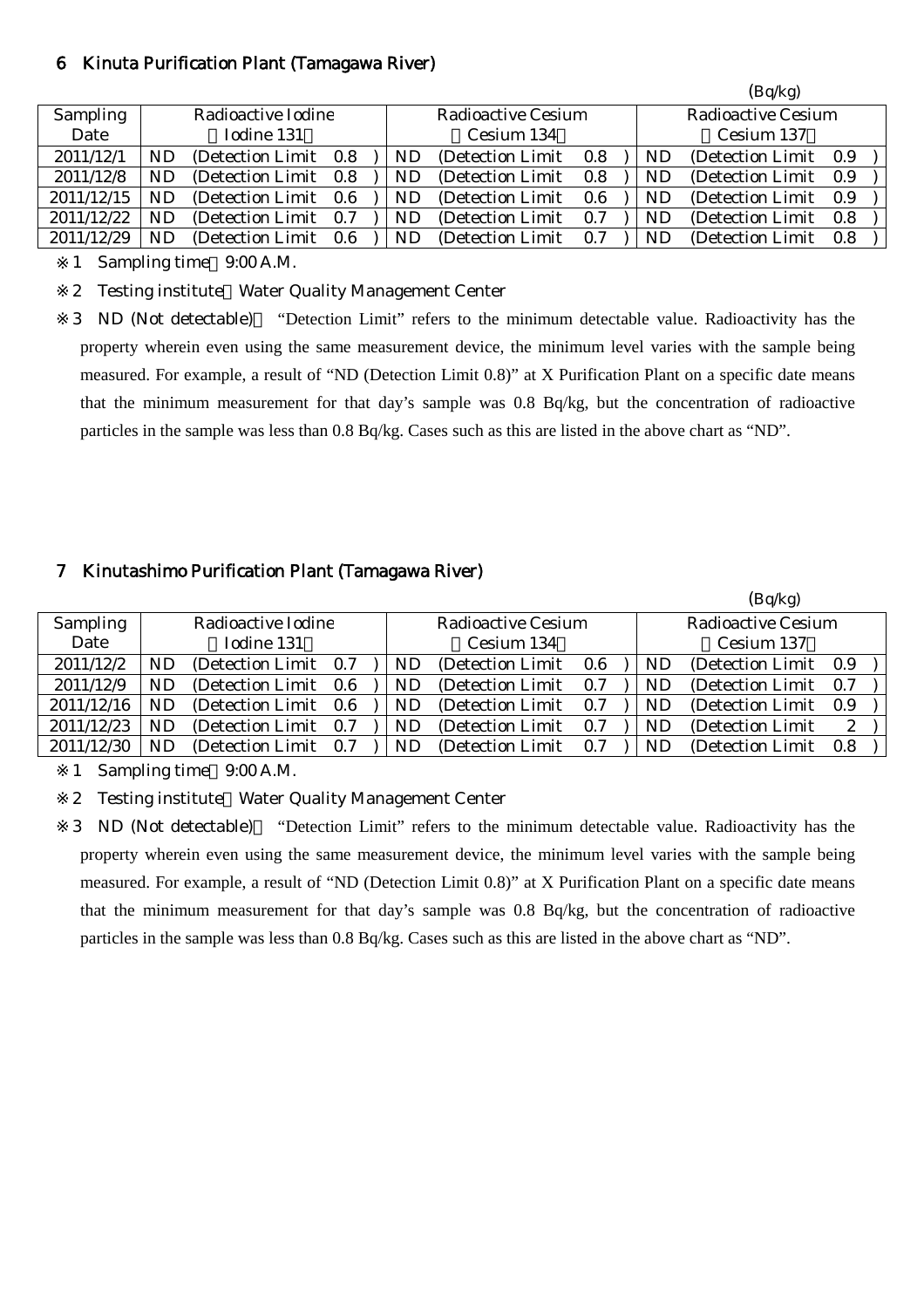#### 8 Misato Purification Plant (Edogawa River)

|                 |                    |                       |     |  |    |                    |     |    | (Bq/kg)            |     |
|-----------------|--------------------|-----------------------|-----|--|----|--------------------|-----|----|--------------------|-----|
| <b>Sampling</b> | Radioactive Iodine |                       |     |  |    | Radioactive Cesium |     |    | Radioactive Cesium |     |
| Date            |                    | Iodine 131            |     |  |    | Cesium 134         |     |    | Cesium 137         |     |
| 2011/12/5       | ND                 | (Detection Limit 0.6) |     |  | ND | (Detection Limit)  | 0.8 | ND | (Detection Limit)  | 0.8 |
| 2011/12/12      |                    | (Detection Limit)     | 0.7 |  | ND | (Detection Limit)  | 0.7 | ND | (Detection Limit)  | 0.8 |
| 2011/12/19      | <b>ND</b>          | (Detection Limit)     | 0.9 |  | ND | (Detection Limit)  | 0.8 | ND | (Detection Limit)  | 0.8 |
| 2011/12/26      | <b>ND</b>          | (Detection Limit)     | 0.7 |  | ND | (Detection Limit)  | 0.8 | ND | (Detection Limit)  | 0.9 |

1 Sampling time 9:00 A.M.

2 Testing institute Water Quality Management Center

3 ND (Not detectable) "Detection Limit" refers to the minimum detectable value. Radioactivity has the property wherein even using the same measurement device, the minimum level varies with the sample being measured. For example, a result of "ND (Detection Limit 0.8)" at X Purification Plant on a specific date means that the minimum measurement for that day's sample was 0.8 Bq/kg, but the concentration of radioactive particles in the sample was less than 0.8 Bq/kg. Cases such as this are listed in the above chart as "ND".

#### 9 Misono Purification Plant (Arakawa River)

|                                |    |                       |  |  |           |                           |     |           | (Bq/kg)                   |     |  |
|--------------------------------|----|-----------------------|--|--|-----------|---------------------------|-----|-----------|---------------------------|-----|--|
| Sampling<br>Radioactive Iodine |    |                       |  |  |           | <b>Radioactive Cesium</b> |     |           | <b>Radioactive Cesium</b> |     |  |
| Date                           |    | Iodine 131            |  |  |           | Cesium 134                |     |           | Cesium 137                |     |  |
| 2011/12/6                      | ND | (Detection Limit 0.6) |  |  | ND        | (Detection Limit)         | 0.8 | ND        | (Detection Limit 0.8)     |     |  |
| 2011/12/13                     | ND | (Detection Limit 0.6) |  |  | ND        | (Detection Limit)         | 0.7 | ND        | (Detection Limit)         | 0.9 |  |
| 2011/12/20                     | ND | (Detection Limit 0.8) |  |  | ND.       | (Detection Limit)         | 0.9 | ND.       | (Detection Limit)         | 0.8 |  |
| 2011/12/27                     | ND | (Detection Limit 0.7) |  |  | <b>ND</b> | (Detection Limit)         | 0.8 | <b>ND</b> | (Detection Limit)         |     |  |

1 Sampling time 9:00 A.M.

2 Testing institute Water Quality Management Center